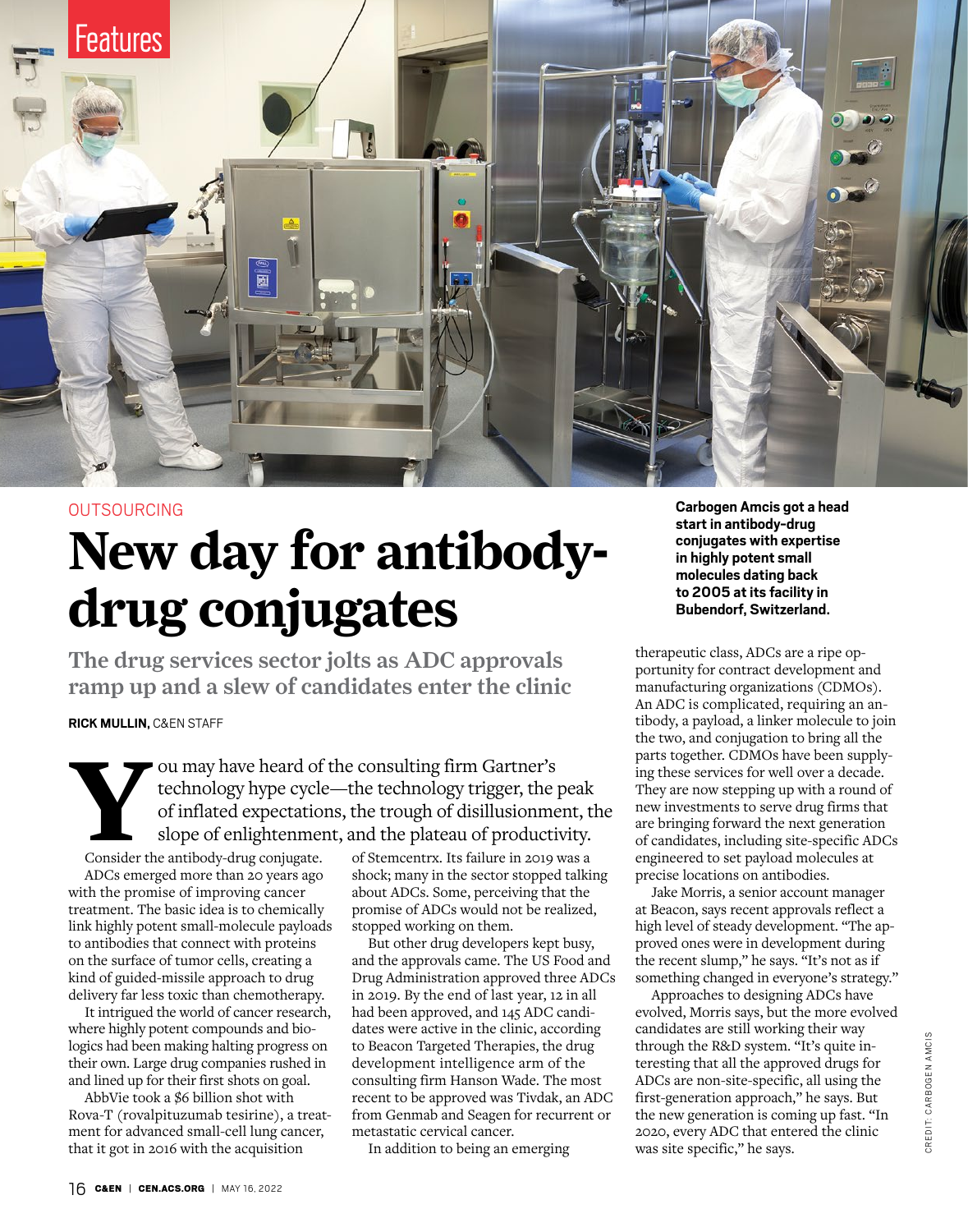Large drug companies, their confidence restored by recent approvals, are active in developing ADCs, Morris notes, but most players are small biotech firms that lack manufacturing facilities, creating a lot of work for service providers.

"We see a very strong CDMO business for ADCs," says Matthias Bucerius, head of actives and formulation for MilliporeSigma, the CDMO arm of Germany's Merck KGaA.

The company is well positioned for business going forward, Bucerius says. Over the past several years, it has filled out its ADC services with the [acquisi](https://cen.acs.org/articles/93/web/2015/11/merck-kgaa-completes-sigma-aldrich-acquisition.html|The Making Of MilliporeSigma)[tion of Sigma-Aldrich;](https://cen.acs.org/articles/93/web/2015/11/merck-kgaa-completes-sigma-aldrich-acquisition.html|The Making Of MilliporeSigma) added services for linkers and highly potent payloads at Sigma-Aldrich's plant in Madison, Wisconsin; and introduced conjugation services at Sigma-Aldrich's home base in Saint Louis. Merck KGaA has been manufacturing monoclonal antibodies in Martillac, France, for more than 20 years.

MilliporeSigma is currently investing \$65 million to [expand ADC-related capac](https://cen.acs.org/pharmaceuticals/oncology/Merck-KGaA-invests-antibody-drug/98/i35|Merck KGaA invests in antibody-drug conjugates)[ity in Madison](https://cen.acs.org/pharmaceuticals/oncology/Merck-KGaA-invests-antibody-drug/98/i35|Merck KGaA invests in antibody-drug conjugates). The project will add six

### ADC dynamics

**Antibody-drug conjugates are pouring into the clinic as approvals mount and failures taper off.**

Number of antibody-drug conjugates



**Source: Beacon Targeted Therapies. a** All approvals are by the US Food and Drug Administration except for one by China's National Medical Products Administration in 2021.

high-containment laboratories, according to Bucerius. The company recently expanded its conjugation and clinical-scale manufacturing facility in Saint Louis.

The growth in the number of ADC candidates entering the clinic in recent years is driven by innovative research, Bucerius says. He estimates that 30% of the ADC projects his company is working on are novel-format conjugates, a term coined by Beacon for conjugates that use oligomers, immunostimulants, and chelators for radioconjugates as substitutes for antibodies.

MilliporeSigma has been innovating as well. It introduced a research technology service addressing hydrophobicity, or poor aqueous solubility, the cause of more than 20% of terminations during clinical trials, Bucerius says. Overall, the firm currently provides services for more than half the approved ADCs, he says.

Lonza, one of the world's largest CD-MOs, makes monoclonal antibodies and highly potent active pharmaceutical ingredients and provides ADC conjugation services, all at the company's complex in Visp, Switzerland, according to Stefan Egli, head of bioconjugation. Antibodies for ADC work can also be supplied

from Lonza's plants in Portsmouth, New Hampshire, and Singapore, where it has larger-scale production.

"There is definitely a moment for excitement in the ADC world," Egli says, pointing to the arrival of new technologies, including ADCs with stabler linkages and improved toxicity profiles.

In response, Lonza is adding capacity for ADC conjugation. This year the company is opening an additional 1,500 m<sup>2</sup> of capacity for conjugation in Visp. Egli says space is also available for ADC customers



| <b>Coupling</b><br><b>Agent</b> | Yield (%) | <b>Epimerization</b><br>(%) |
|---------------------------------|-----------|-----------------------------|
| T3P                             | 87        | 1.8                         |
| DCC/HOBt                        | 61        | 5.9                         |
| EDC/HOBt                        | 67        | 11.1                        |
| <b>HBTU</b>                     | 66        | 16.1                        |
| <b>TBTU</b>                     | 53        | 9.1                         |
| ЭP                              | 63        | 14.2                        |

- pharma applications existing; 20% cost savings possible)
- We have produced T3P for decades as a 50% (w/w) solution in many different solvents
- Application examples: amide bond formation, esterications. conversion of amides/acids into nitriles, isonitrile formation, oxidations and many more

Request our T3P Application Package or Free Samples: t3p@curiaglobal.com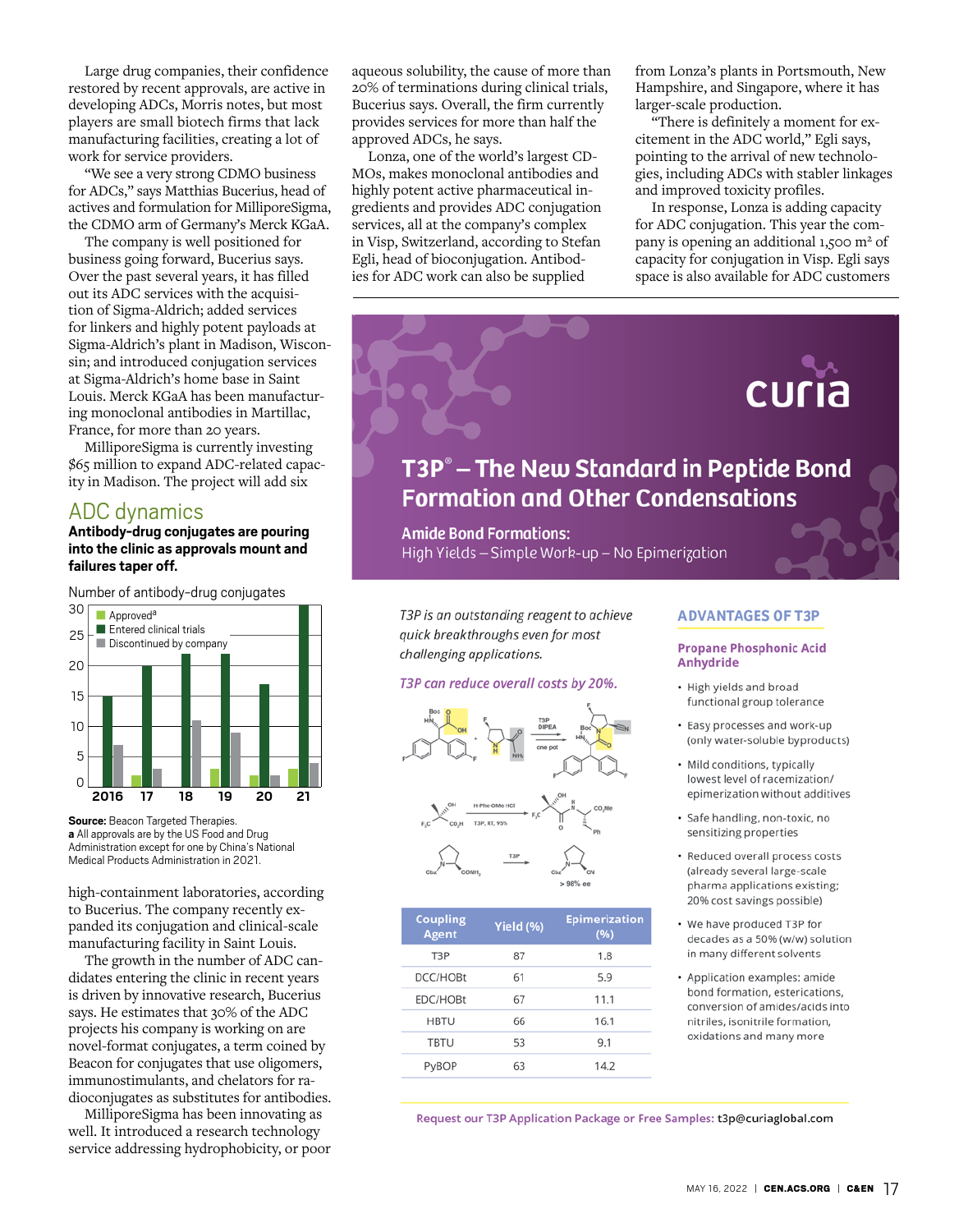

**MilliporeSigma is investing \$65 million to expand antibody-drug conjugate capacity in Madison, Wisconsin.**

at Lonza's Ibex facility in Visp, a general manufacturing campus at which customers can set up operations.

Piramal Pharma Solutions, an India-based CDMO, put its ADC business together via acquisition. One of its first steps was to launch conjugation services at a facility in Grangemouth, Scotland, that it acquired from Avecia in 2005. Its 2016 purchase of Ash Stevens added payload and linker services. The company performs fill-and-finish work at a plant that it bought from the University of Kentucky in 2015. And last year Piramal acquired a minority stake in Yapan Bio, an Indian producer of monoclonal antibodies.

Stuart Needleman, Piramal's chief commercial officer, says the investment in Yapan is the first step in adding antibody production to the ADC services the company already offers in the US and Scotland.

Meanwhile, Piramal plans to spend \$68 million to expand its facility in Grangemouth. The project will begin with the addition of two conjugation suites next year and room to build two more. The firm announced a \$32 million expansion of its Riverview, Michigan, site in 2020. Needleman stresses that Piramal has been servicing the ADC market since the early days and provides services to Seagen for Adcetris, the first-approved ADC therapy. "It's a growing space," Needleman says. "But it's down to track record."

Novasep, a French CDMO that recently merged with PharmaZell, also claims a track record. It made its first ADC payload in 2006 at a plant in Le Mans, France, that manufactured small volumes of generic cytotoxic molecules such as docetaxel and paclitaxel, according to Kevin Daley, marketing director for pharmaceuticals. "We just

had the perfect fit," he says. "Small-volume cytotoxics and high-performance liquid chromatography, which are absolutely vital for purifying these ADC payloads."

The company produced its first conjugation batch in 2010 and began scaling up its operation, bringing an \$11 million bioconjugation unit on line in Le Mans in 2017. The company is providing services for "at least three" commercialized ADCs, Daley says.

It's arguable whether being able to provide a full range of services, including antibody production, presents an advantage over more focused experience with payload and conjugation services, Daley says. Novasep sold its viral vector business, which manufactured antibodies, to Thermo Fisher Scientific last year, and it is emphasizing its strength in highly potent small molecules and conjugation.

"The CDMO business is all about relationships with customers and confidence in technical teams and management," Daley says. "From Novasep's perspective, having the payload and conjugation on one site presents advantages for our customers."

The company is expanding capacity in Le Mans with a \$6 million project to add a manufacturing suite for highly potent active pharmaceutical ingredients. The company invested \$4 million at the site in 2021. "Our next step forward will be to carry out quality-control analysis," Daley says.

Carbogen Amcis got a head start in ADCs with expertise in highly potent small business in linkers for highly potent drugs is with larger pharmaceutical companies that do not require conjugation services.

Sterling Pharma Solutions, a UK-based services firm with expertise in highly potent molecules, moved into conjugation in a partnership with ADC Biotechnology, another British CDMO, in 2020. Sterling purchased ADC Biotechnology the following year and recently announced it will spend \$1.3 million to expand R&D at ADC Biotechnology's site in Deeside, Wales.

"We saw opportunity in the market," says Colin McKee, head of technical services in Deeside. McKee says that for 8 years, the Deeside plant has been making conjugates in quantities of up to tens of grams to support preclinical research on ADCs. The company is investing an additional \$1.3 million for clinical and commercial supply.

"Colin and team have done a great job expanding process development and the clinical development aspect of the site over the last year, close to doubling the number of people on the site, from 30 to 55," says Stewart Mitchell, site head at the Deeside plant.

It is hard to predict whether productivity in ADC development will plateau, in keeping with the Gartner hype cycle. But any disillusionment the sector may have experienced is in the rearview mirror. And service companies are enthusiastic

"The approved ones were in development during the recent slump. It's not as if something changed in everyone's strategy."

**—Jake Morris,** senior account manager, Beacon Targeted Therapies

molecules that dates back to 2005 at its facility in Bubendorf, Switzerland, says Scott Miller, senior scientific adviser at the company. "Early on we were asked to produce a drug linker for an early ADC," Miller says. The company added conjugation services as demand grew.

"The conjugation side really kicked off in 2013 and 2014," Miller says. Carbogen invested in a clean-room lab in Bubendorf and in formulation and fill-and-finish services at its plant in Riom, France. The firm is currently expanding drug linker capacity in Bubendorf and plans to open a new filland-finish site in Riom next year.

"Our conjugation services are presently 100% with biotech companies, and most of our proposal requests come from this sector of the industry," Miller says. On the other hand, he says, 75% of Carbogen's

about the challenges ahead—challenges that even the most experienced among them need to be alert to, Lonza's Egli says.

"It always sounds like the chemical part is easy, but this is supercomplex to synthesize," Egli says. And bioconjugation requires experience in the handling of radioisotopes, biopolymers, and oligonucleotides.

MilliporeSigma's Bucerius says the action in the ADC market is encouraging. "I really like that we are talking about ADCs again," he says. "For the past 24 months, all the focus has been on other technologies," he says, primarily messenger RNA– based vaccines. "Therefore, it is great that we are bringing technologies like ADCs to the forefront again, because there is so much going on in that space." $\blacksquare$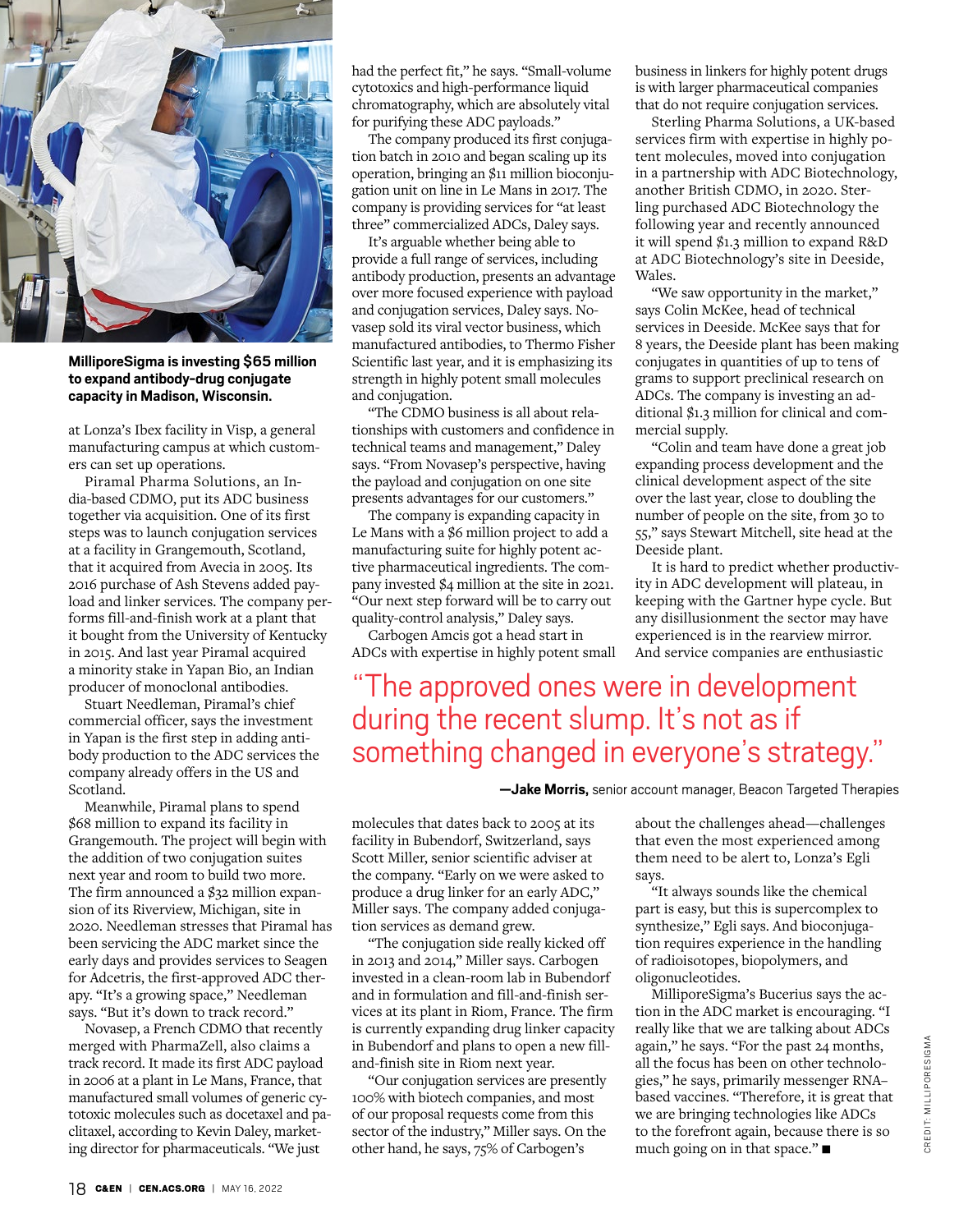

# CHEMICAL WEAPONS **Confronting AI's toxic potential**

Algorithms for drug design can be tweaked to design potential chemical weapons

#### **LAURA HOWES,** C&EN STAFF

Il it took was a minor edit to Collaborations<br>
Pharmaceuticals' code. Suddenly, an algorithm for<br>
designing drugs to treat Alzheimer's disease was<br>
suggesting thousands of chemical structures for nerv<br>
agents instead. Seni [Pharmaceuticals'](https://www.collaborationspharma.com/| Collaborations Pharma         ) code. Suddenly, an algorithm for designing drugs to treat Alzheimer's disease was suggesting thousands of chemical structures for nerve very little effort, he'd just made a machine for designing new chemical weapons.

[Chemical weapons](http://chemicalweapons.cenmag.org|100 years of Chemical Weapons by C&EN) have plagued warfare at least since the ancient Greeks used extracts of hellebore to poison the water supply of besieged cities. But since 1997, the [Chemical Weapons Convention](https://www.opcw.org/chemical-weapons-convention|Chemical Weapons Convention) (CWC) has banned the development, production, stockpiling, and use of any chemical weapon by convention members, which include all but four countries around the globe. According to the CWC, [chemical weapons are](https://www.opcw.org/chemical-weapons-convention/articles/article-ii-definitions-and-criteria|       Article II      Definitions and Criteria   ) toxic chemicals or precursors intended for misuse; munitions and devices to deliver those chemicals; and equipment designed to use those munitions.

After parties to the convention agreed to destroy their chemical weapons, global stockpiles of the weapons decreased

significantly and continue to do so. Despite this, bad actors and terrorist organizations still make and use chemical weapons. That means that organizations that are committed to nonproliferation need to monitor new developments in chemical and biological science and their potential implications.

As part of Spiez Laboratory's mission to protect against nuclear, biological, and chemical threats, it organizes "[conver](https://css.ethz.ch/en/think-tank/events/Spiez%20Convergence.html|Spiez Convergence)[gence" conferences](https://css.ethz.ch/en/think-tank/events/Spiez%20Convergence.html|Spiez Convergence) every 2 years to identify emerging threats to the international control of biological and chemical weapons. In preparation for a conference held last year, Cédric Invernizzi, who studies nuclear, biological, and

chemical weapons control at Spiez Laboratory, contacted Collaborations Pharmaceuticals. He asked the biotech company to consider how scientists could use artificial intelligence drug-design tools, which are intended to benefit human health, for harm instead. "We invited them to present their cutting-edge work," Invernizzi says, "but also to ask them to reflect on the potential for misuse in order to discuss the potential implications, in particular for the chemical and biological weapons conventions."

The ease with which Collaborations Pharmaceuticals generated potential new toxic compounds raised big questions among conference goers and beyond. But while experts debate how significant the threat of AI-designed chemical weapons is, they already agree that questions around dual use—the use of something for both beneficial and harmful purposes—in chemistry need broader consideration.

# **Creating a credible threat**

One of the chemicals listed under the

**VX** P  $N \sim$ s  $CH<sub>3</sub>$  strictest CWC controls is VX, a highly toxic organophosphorus nerve agent developed in the 1950s. VX is one of

CREDIT: OPCW

CREDIT: OPCW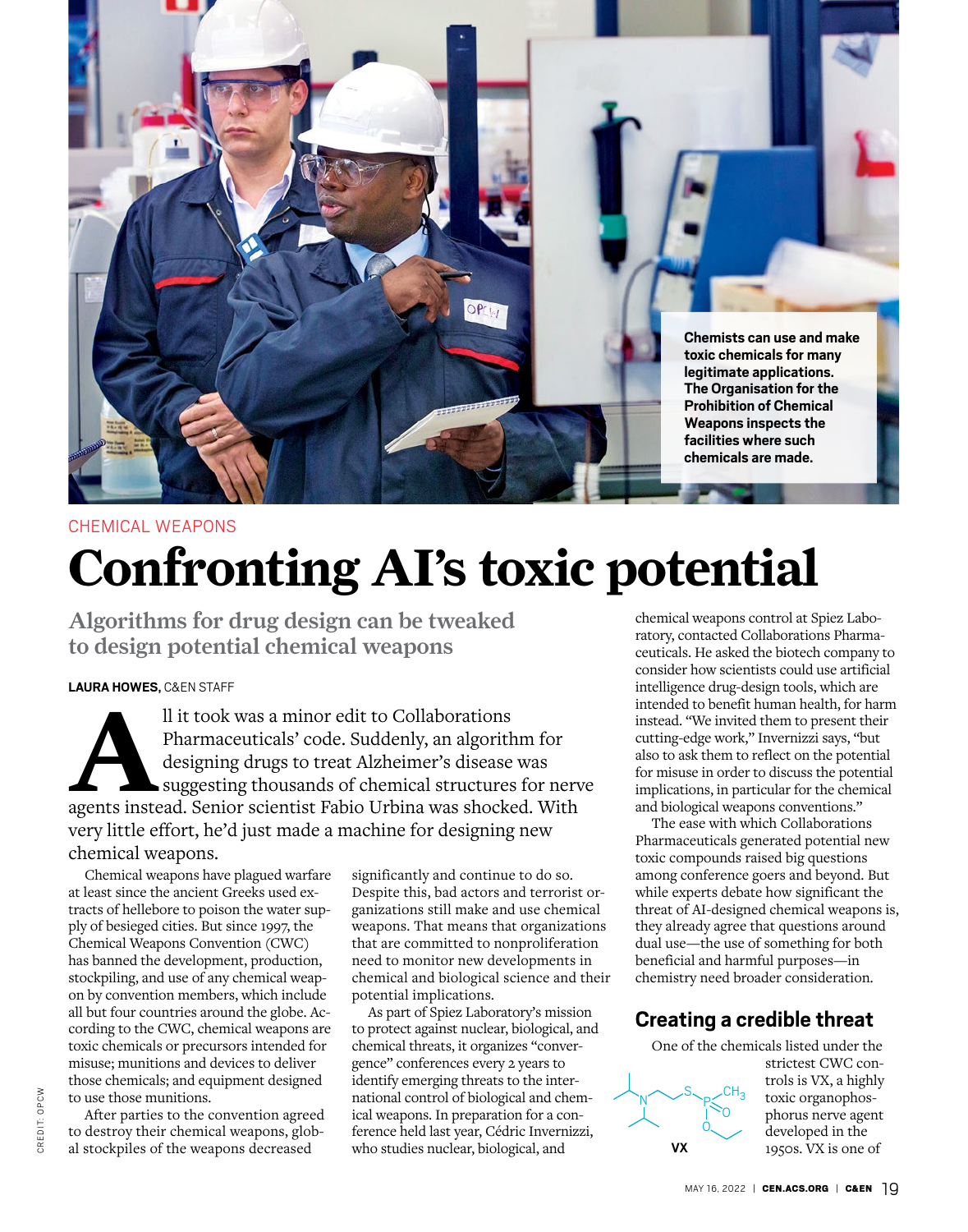

**Artificial intelligence algorithms could be repurposed to suggest potential chemical weapons.**

many nerve agents that block the enzyme acetylcholinesterase, thereby causing muscle paralysis and, without treatment, death. But acetylcholinesterase is also a target of therapeutic drugs. So Collaborations Pharmaceuticals' Urbina and company CEO Sean Ekins realized it would take only a small change to repurpose the company's drug-designing algorithm to favor chemicals with high toxicity scores instead of low ones.

"Oftentimes, with these generative models, we include these toxicity data sets in order to drive the molecules away from toxicity," Urbina says. "So in a sense, we had already had the entire thing set up to go." After changing the code to select for toxicity, Urbina let the algorithm run. He came back the next day to find his program had suggested thousands of compounds with predicted toxicities at the same level as or worse than the toxicity of VX.

Without sharing the structures of potential new chemical weapons, Urbina and Ekins presented their findings at the Spiez Convergence conference last year. Those present recall a ripple of shock going around the room. Filippa Lentzos, who studies science and international security at King's College London, was alarmed. Plenty of chemical weapons may be out there already, she says, but "we don't need more ways to kill people."

On the other hand, Marc-Michael Blum, an expert in chemical weapons detection who chaired the session, believes that while the field should monitor these developments, bad actors probably won't use AI drug-design tools this way immediately. "I see the misuse potential," he says, "but going from there to new chemical weapons is not so trivial."

Chemists would need to do a lot of work to develop the predicted compounds into something stable with suitable characteristics for chemical weapons–filled

munitions, for instance, he says. Many existing chemical weapons already exist. [Syrian gov](|Syria is responsible for three chemical weapons attacks in 2017, investigation says|https://cen.acs.org/policy/chemical-weapons/Syria-responsible-three-chemical-weapons/98/web/2020/04||~)[ernment forces used](|Syria is responsible for three chemical weapons attacks in 2017, investigation says|https://cen.acs.org/policy/chemical-weapons/Syria-responsible-three-chemical-weapons/98/web/2020/04||~)  [chemicals like sarin](|Syria is responsible for three chemical weapons attacks in 2017, investigation says|https://cen.acs.org/policy/chemical-weapons/Syria-responsible-three-chemical-weapons/98/web/2020/04||~)  [or chlorine](|Syria is responsible for three chemical weapons attacks in 2017, investigation says|https://cen.acs.org/policy/chemical-weapons/Syria-responsible-three-chemical-weapons/98/web/2020/04||~) in recent years. So why, Blum says, would bad actors need more?

It may not be new compounds that lawbreakers seek, but stealthy ways to make known chemical weapons. AI tools that plan synthesis routes to make target compounds

could be misused for this purpose. For example, AI tools could suggest new ways of making chemical weapons to evade detection of their production. One way to do that would be by suggesting new synthetic pathways that use precursors that aren't on watch lists.

Gram-scale syntheses of a poison designed for assassination are trickier to detect than large-scale chemical weapons plants, however, and that's where AI design might prove to be a bigger problem. Smaller-scale productions can slip under the radar, whether at a government facility or in small terrorist cells. Ultimately, Blum says, if people with access to the right equipment and skills want to make chemicals to kill, they can, with or without AI.

# **Dual-use discussions**

While the AI-based design of chemical weapons might not be an imminent threat, a more critical issue for many researchers is the uncomfortable fact that they hadn't considered the problem before. This realization highlights a gap in discussions on ethics and chemistry, especially at the convergence of multiple disciplines.

Collaborations Pharmaceuticals' Ekins says he had never considered the dual use of his technologies before Invernizzi invited him to present at the Spiez Convergence conference. "Thinking about a bad use of the technology or the dual-use potential of software? We hadn't thought about that, honestly."

Ekins worked with Urbina, Lentzos, and Invernizzi to report Collaborations' initial findings and some practical advice for others who use AI for drug design (*Nat. Mach. Intell.* 2022, DOI: [10.1038/](http://dx.doi.org/10.1038/s42256-022-00465-9|Read the article here: DOI: 10.1038/s42256-022-00465-9) [s42256-022-00465-9](http://dx.doi.org/10.1038/s42256-022-00465-9|Read the article here: DOI: 10.1038/s42256-022-00465-9)). In particular, they propose more training so that researchers using AI in chemistry don't overlook their work's ethical implications.

Jeffrey Kovac is an emeritus professor at the University of Tennessee, Knoxville, who has explored various questions relating to ethics in chemistry. He thinks the ethical considerations for AI-based chemical design aren't that different from those posed by standard chemical synthesis. "I don't know that the AI researchers need to ask any different questions than the traditional synthetic chemist," Kovac says. For example, all chemists should consider the environmental or security implications of their work. The problem, he says, is that chemists often fail to consider these factors at all.

"Essentially, every decision a chemist makes has a technical component and an ethical component," Kovac says. "Chemists, however, tend to ignore the ethical component."

There are ethical guidelines for chemists to refer to. One set is the [Hague Ethical](|   The Hague Ethical Guidelines |https://www.opcw.org/hague-ethical-guidelines||~)  [Guidelines,](|   The Hague Ethical Guidelines |https://www.opcw.org/hague-ethical-guidelines||~) which were designed to support the Chemical Weapons Convention. These guidelines say that "achievements in the field of chemistry should be used to benefit humankind and protect the environment" and that chemists should always be aware of the multiple uses—including the potential misuses—of chemicals and equipment. The American Chemical Society also supported the development of the [Global](https://www.acs.org/content/acs/en/global/international/regional/eventsglobal/global-chemists-code-of-ethics.html|The Global Chemists’ Code of Ethics)  [Chemists' Code of Ethics](https://www.acs.org/content/acs/en/global/international/regional/eventsglobal/global-chemists-code-of-ethics.html|The Global Chemists’ Code of Ethics), which builds on the Hague guidelines. These guidelines are available in multiple languages on the ACS website. [ACS publishes C&EN](https://cen.acs.org/static/about/standards-practices.html#editorial-independence|C&EN’s Standards and Practices      ).

Stefano Costanzi is a chemistry professor at American University who uses computational chemistry to understand how chemicals affect living organisms. He also works to counter the proliferation of weapons of mass destruction, especially chemical weapons. He says that these guidelines are a start, but they could be developed further with more concrete, detailed examples.

Many of those contacted for this article told C&EN that they believe strongly that the teaching of ethics cannot be limited to a single course or training session. Chemists need to integrate these questions into the curriculum and general practice.

"Every decision a chemist makes has a technical component and an ethical component."

**—Jeffrey Kovac,** emeritus professor, University of Tennessee, Knoxville